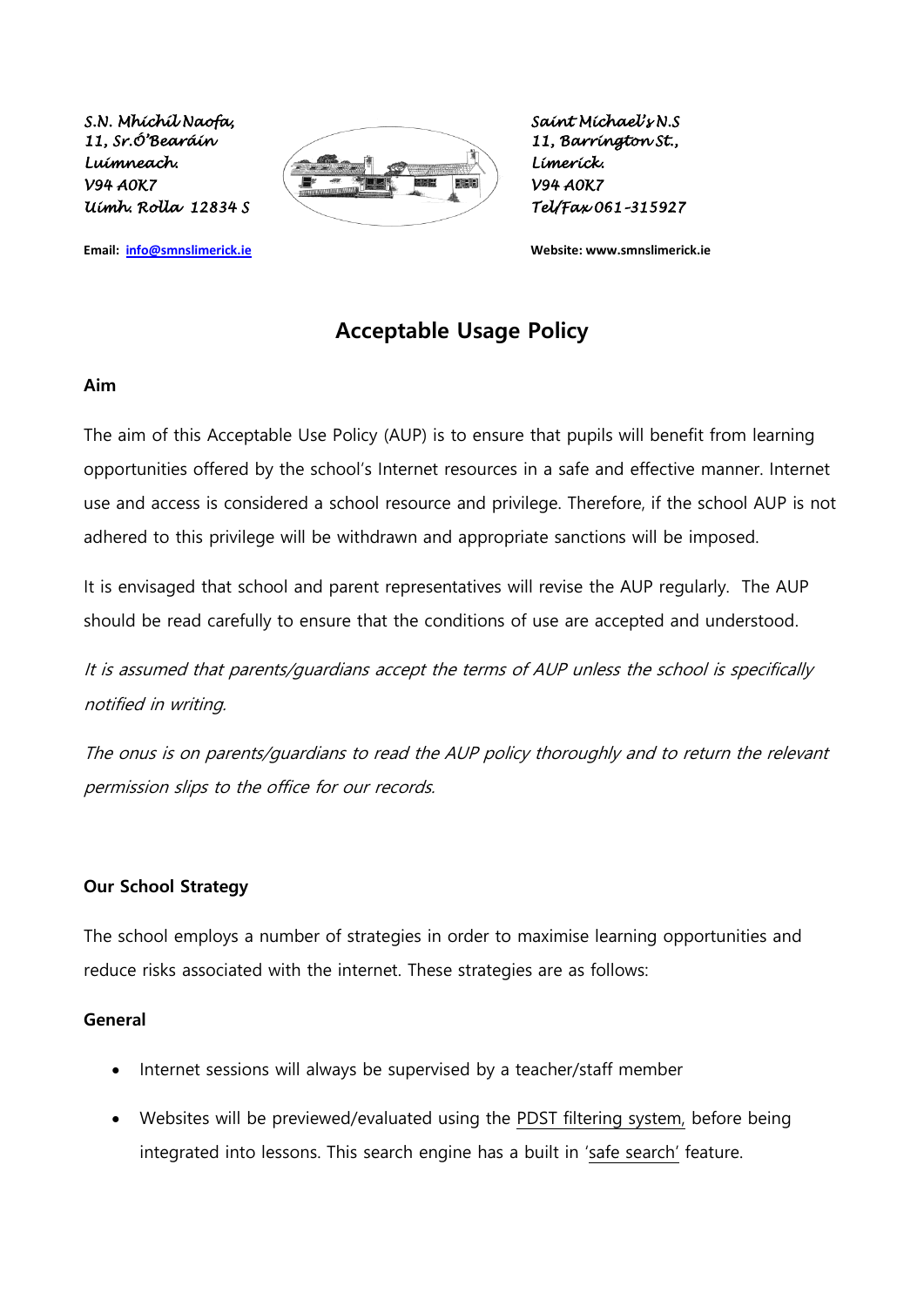- The school will regularly monitor pupils' internet usage.
- Access will be allowed only to approved sites.
- A firewall is being used to minimise the risk of exposure to inappropriate material and to block unsuitable sites.
- Uploading and downloading of non-approved software will not be permitted.
- Virus protection software will be used and updated on a regular basis.
- Student use of personal memory sticks, CD-ROMs, or other digital storage media in school requires a teacher's permission.
- Students will treat others with respect at all times and will not undertake any actions that may bring the school into disrepute.
- It is important that parents/guardians and pupils are aware of our Anti-Bullying Policy in relation to internet usage.
	- o It is important to note that our school's Anti-Bullying Policy applies to internet usage. Parents are asked to be aware that placing a once-off offensive or hurtful message, image or statement on a social network site or any other public forum where that message can be viewed, will be regarded as bullying behaviour.

### **World Wide Web**

- Students will primarily spend time on educational materials and will use the Internet for educational purposes. On occasions the teacher may allow supervised access for other purposes. All websites will be vetted by the teacher.
- Students will report accidental accessing of inappropriate materials in accordance with school procedures. See Appendix 1.
- In the event of accidentally accessing any of the above sites, the student will immediately turn off the monitor and report the incident to the teacher/staff member.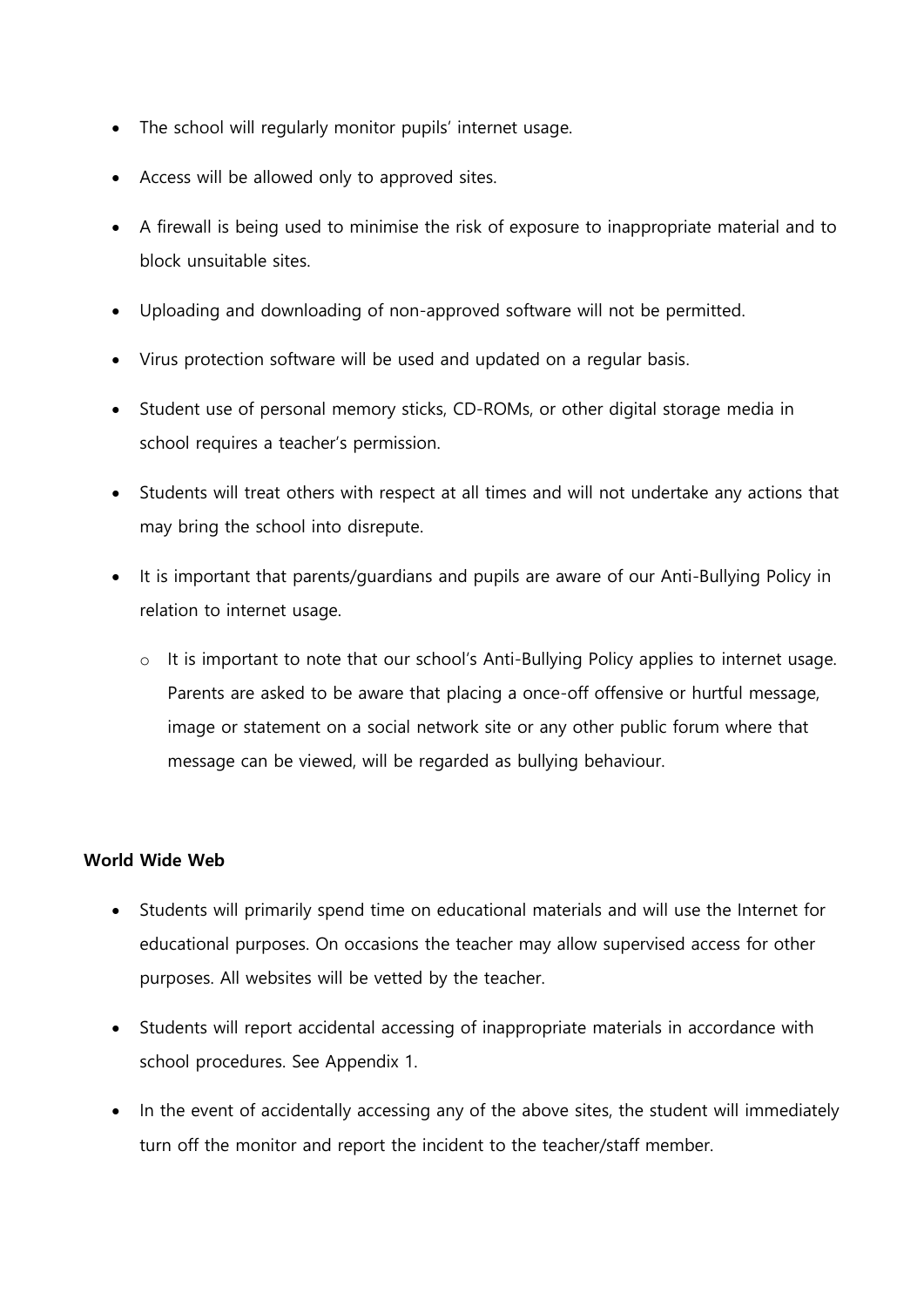- Students will use the Internet for educational purposes only during class time. All web sites will be vetted by the class teacher.
- Students will not upload, download or otherwise transmit material that is copyrighted.
- Downloading materials or images not relevant to their studies, is in direct breach of the school's Acceptable Usage Policy.
- Students will be aware that any usage, including distributing or receiving information, school-related or personal, may be monitored for unusual activity, security and/or network management reasons.
- Students will not examine, change or use another person's files, user name or password.
- Students will not disclose or publicise personal or confidential information for example classmate's home addresses, telephone numbers, name and location of their school.

#### **Email/Google Drive**

- Students will use approved class email accounts in school under supervision by or permission from a teacher
- Students will not send or receive any material that is illegal, obscene, defamatory or that is intended to annoy or intimidate another person.
- Students will not reveal their own or other people's personal details, such as addresses or telephone numbers, pictures or passwords.
- Students will never arrange a face-to-face meeting with someone outside school via email/google drive.
- Students will not have access to chat rooms or other discussion forums in school.
- Students will note that sending and receiving e-mail attachments is subject to permission from their teacher.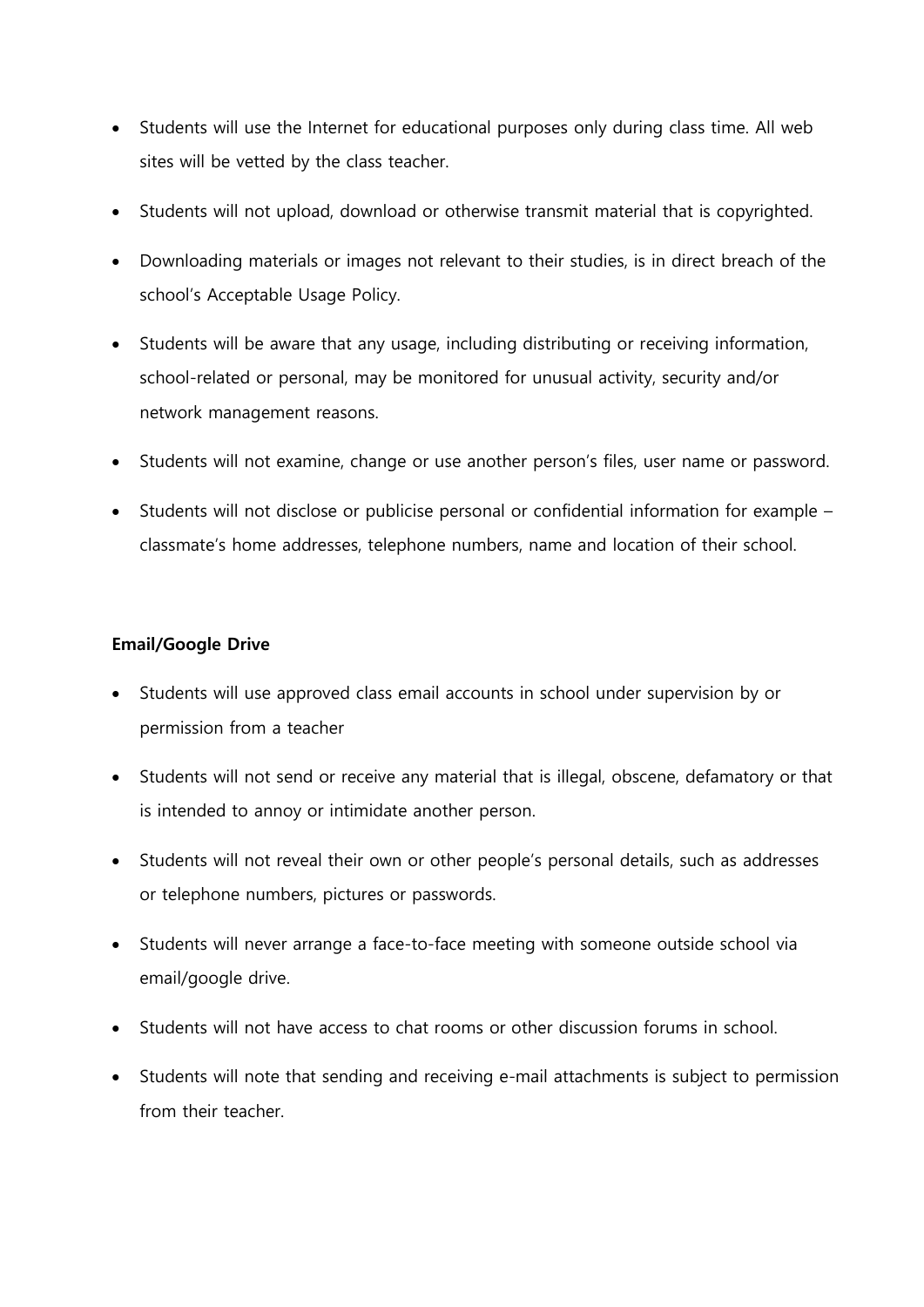#### **Web 2.0**

With the advent of Web 2.0 the Internet had become a two way communication system for the school and the wider community. The safety of our children on the web is of utmost importance so the following rules apply to the school and parents. Web 2.0 is open to potential dangers when used inappropriately. We would ask:

- Many social media sites have minimum age requirements. While the school will not monitor this, we would advise parents to not allow their children to have personal accounts on Facebook, Twitter, Instagram etc. until they reach the appropriate age.
- Parents and guardians are encouraged to regularly check their child's online activity/digital footprint. Parents are encouraged to check social media apps (e.g. Facebook, Snapchat, Viber, Whatsapp, Instagram etc) on mobile phones and electronic devices to ensure they are aware of their child's online interaction with others and approve the same.
- Pupils and parents are not allowed to take photographs/videos of staff or pupils unless they have been given permission to do so.
- Please do not "tag" photographs or any other content which would identify any children or staff in the school.
- Please ensure that online messages and comments to the school are respectful. Any messages written on social media are treated in the same way as written messages to the school.
- Avoid any negative conversations about children, staff or parents on social media accounts.
- Please do not request to "friend" a member of staff in the school. The staff would like to keep their personal lives personal. It may be awkward for a staff member to be asked to ignore a Facebook or other social network request.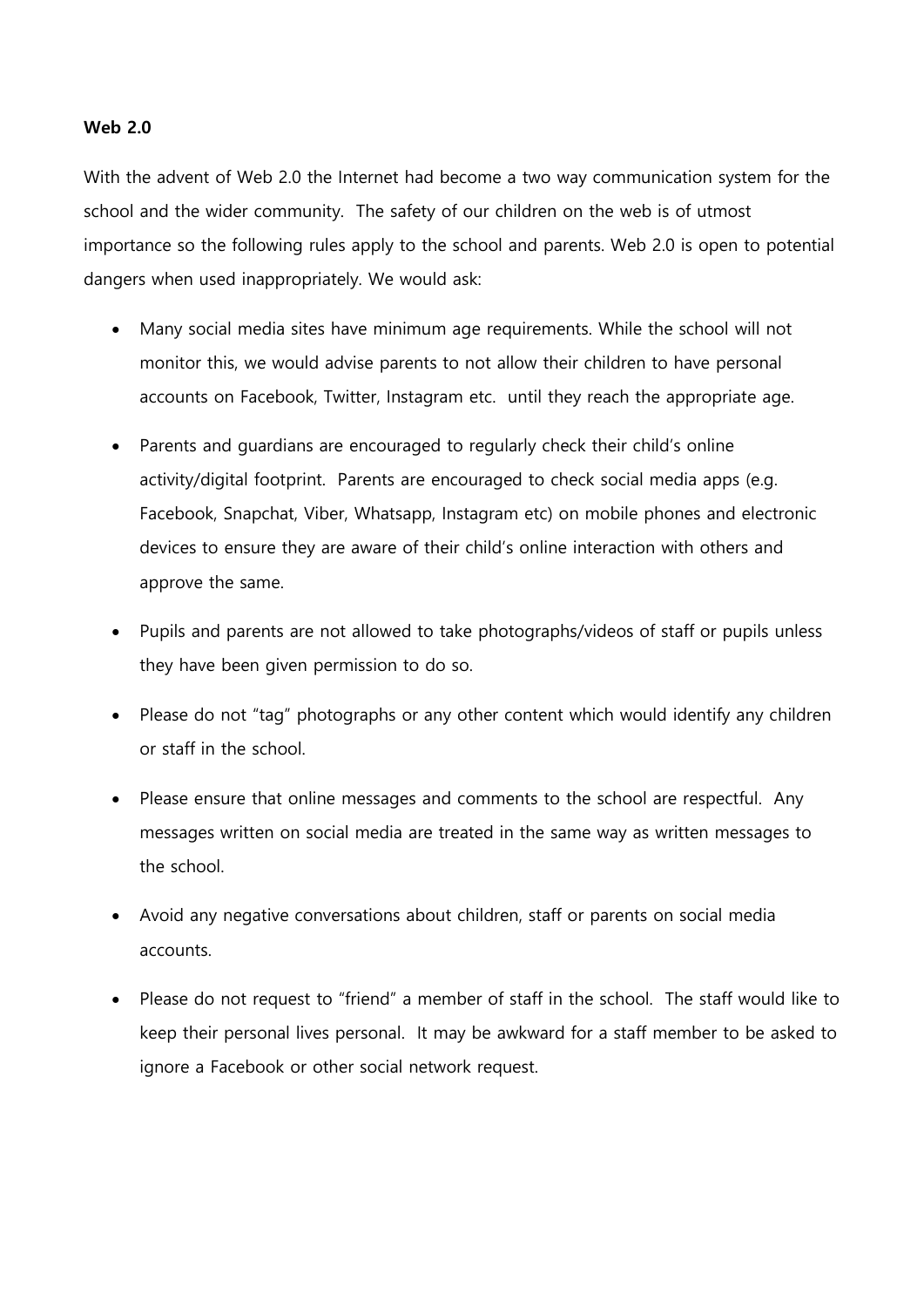### **Internet Chat**

- Moderated chat rooms, discussion forums and newsgroups will only be used for educational purposes and will always be supervised.
- Face to Face meetings with someone organised via internet chat will be forbidden.

### **School Website**

- The school website address is [www.smnslimerick.ie](http://www.smnslimerick.ie/)
- Pupils will be given the opportunity to publish projects, artwork or school work on the school website.
- The publication of student work will be co-ordinated by a teacher.
- The website will be regularly checked to ensure that there is no content that compromises the safety of pupils or staff
- Pupils' work will appear in an educational context on Web pages
- Digital photographs, audio or video clips of individual pupils will not be published on the school website and/or affiliated pages, without the permission of parents. Instead photos will focus on group activities, where children will not be named in full. First name will suffice – if at all.
- Personal pupil information including full name, home address and contact details will be omitted from school web pages.
- Pupils will continue to own the copyright of any of their work that has been published.

Data Protection – The Data Protection Act 1998 was passed to deal with privacy issues arising from an increasing amount of personal information contained on computers. In accordance with the Act, the school only publish pupil information that is relevant to the context of the web page.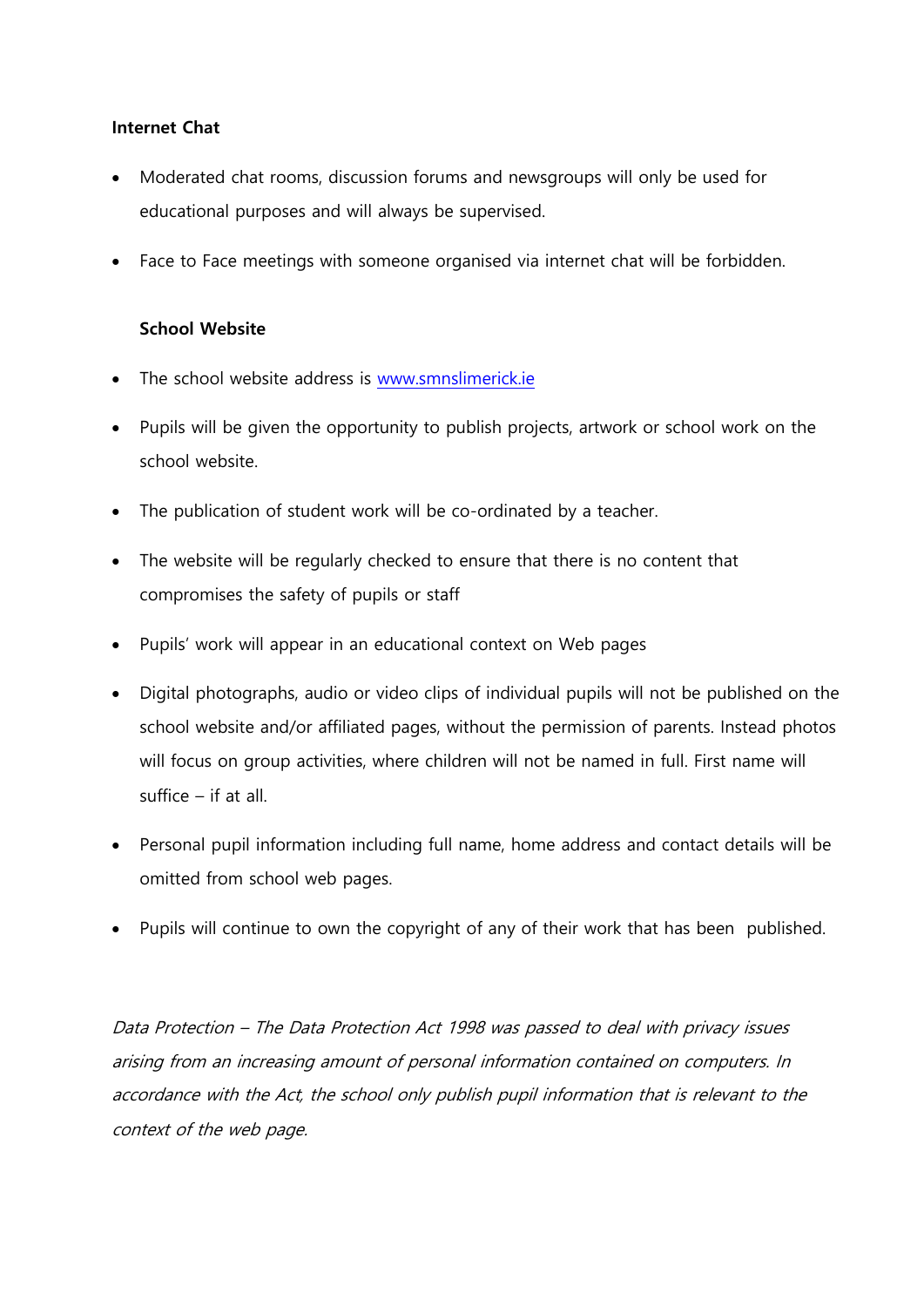### **Personal Devices**

- Parents/Guardians are reminded of the school Mobile Phone Policy. Parents/Guardians are required to write to the Board of Management if they require permission for their child to bring a phone to school and reasons why must be outlined. If granted, the mobile phone should be powered off for the duration of the school day.
- Pupils using devices with recording or image taking capability are in direct breach of the school's Acceptable Usage Policy.
- Any images or recordings taken by school staff on any personal device, need to be downloaded onto the school server and immediately deleted.
- Parents/Guardians are not permitted to record conversations with school staff without the prior permission of the teacher **and** written consent from the Board of Management.

### **Legislation**

The school will provide information on the following legislation relating to use of the internet which teachers, students and parents/guardians should familiarise themselves with:

- Data Protection (Amendment) Act 2003
- Child Trafficking and Pornography Act 1998
- Interception Act 1993
- Video Recordings Act 1989
- The Data Protection Act 1988
- Anti-Bullying Guidelines for Primary Schools (2013)

## **Support Structures**

The school will inform students and parents/guardians of key support structures and organisations that deal with illegal material or harmful use of the internet.

• The school will provide Internet Safety and Cyber Bullying talks every two years, for pupils from  $3<sup>rd</sup> - 6<sup>th</sup>$  Class.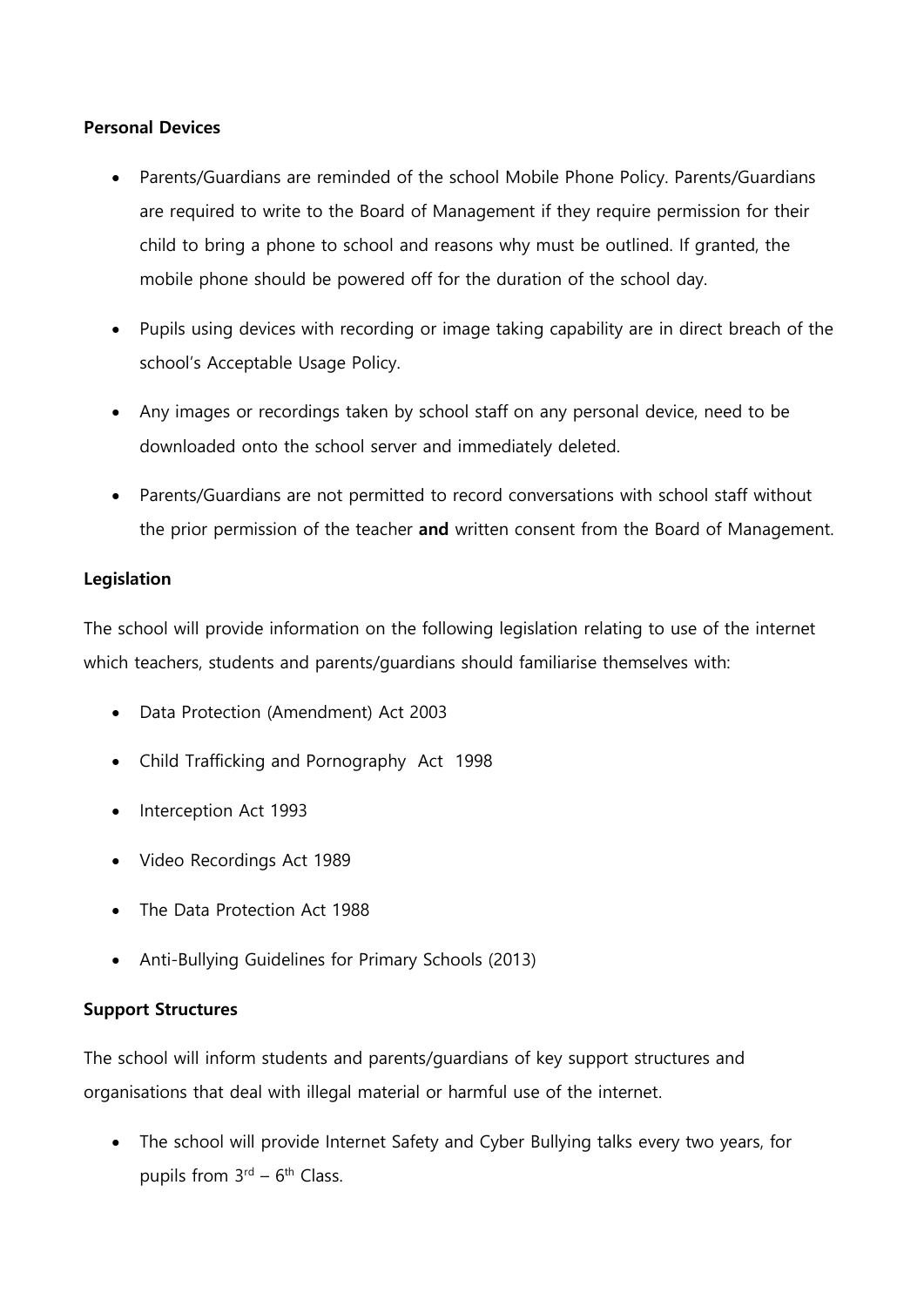- The school will provide Internet Safety and Cyber Bullying talks for all parents and guardians every two years.
- Community Gardaí link in with classes re Internet Safety and Cyber Bullying regularly.
- Staff will regularly partake in Continuous Professional Development in relation to AUP, internet safety and Cyber Bullying.

### **Sanctions**

Misuse of the Internet may result in disciplinary action, as outlined in the school's Code of Behaviour.

Sanctions can include written warnings, withdrawal of access and privileges and in extreme cases suspension or expulsion.

The school also reserves the right to report any illegal activities to the appropriate authorities.

#### **Review**

This policy was reviewed in December 2017 and will be updated in line with department guidelines.

### **Ratification**

Signed:

Chairperson of the Board of Management

Date: \_\_\_\_\_\_\_\_\_\_\_\_\_\_\_\_\_\_\_\_\_